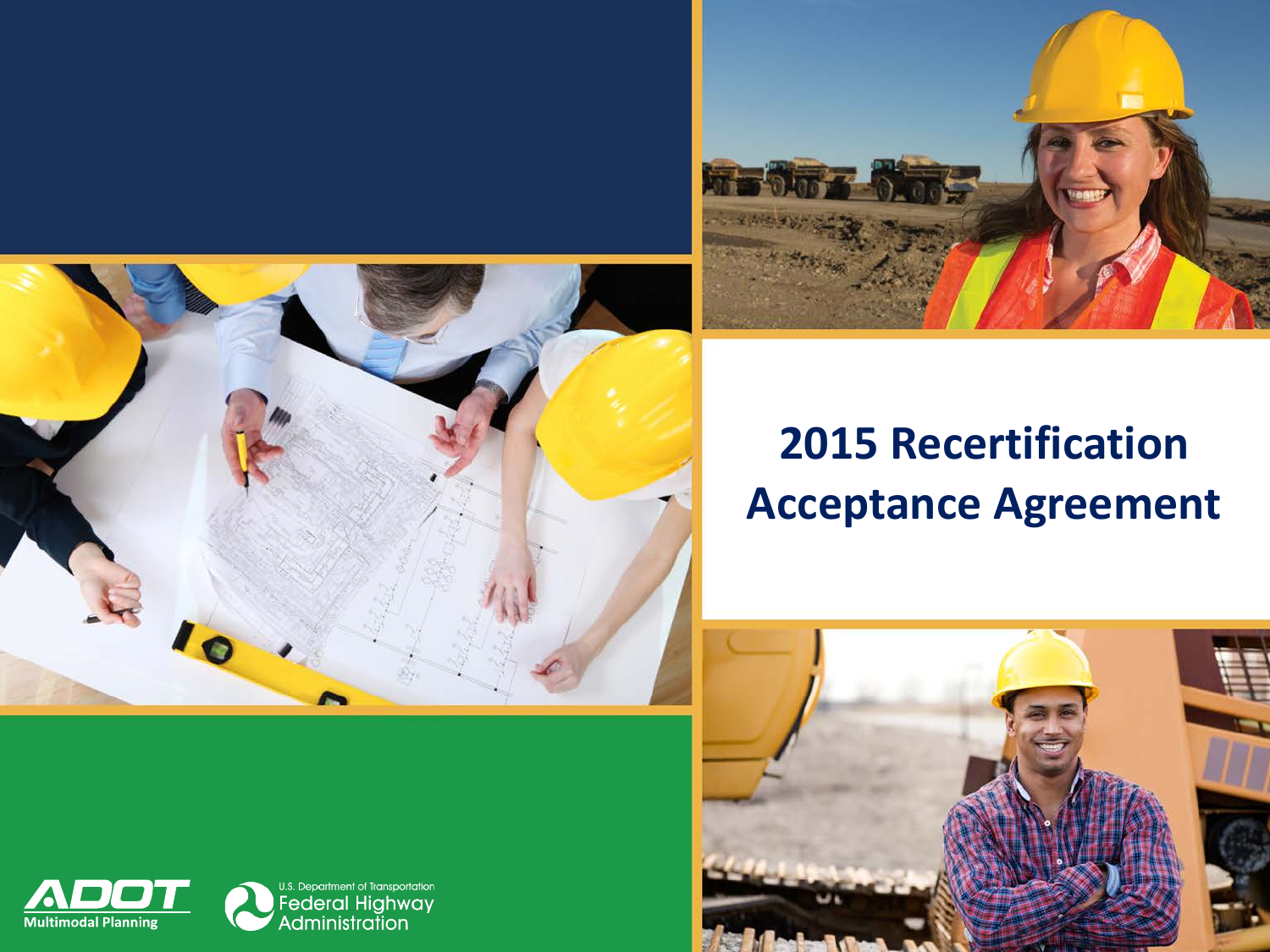# **Contract Administration Guidelines for Federal Aid Projects**

### **Guideline Objectives:**

Document consistent procedures for Certification Acceptance Agencies responsible for the advertisement, selection, negotiation, execution and administration of architectural and engineering (A/E) contracts using federal funds.

The following documents provide CA Agencies with the certification requirements to ensure compliance for procuring consultants:

- Certification Acceptance Agency Contract Administration Guidelines for Federal-Aid Projects
- ECS Certification Acceptance Contract Administration Procedures Review Checklist
- LPA Projects Manual
- [•](http://azdot.gov/business/engineering-consultants/CertificationAcceptanceProgram/documents) ECS Contract Award and Administration Rules

<http://azdot.gov/business/engineering-consultants/CertificationAcceptanceProgram/documents>

### **Application:**

A/E consulting services exempt from the Arizona State Procurement Code under A.R.S. 41- 2501(K):

• Professional services associated with the design or construction of transportation facilities and highway facilities and programs

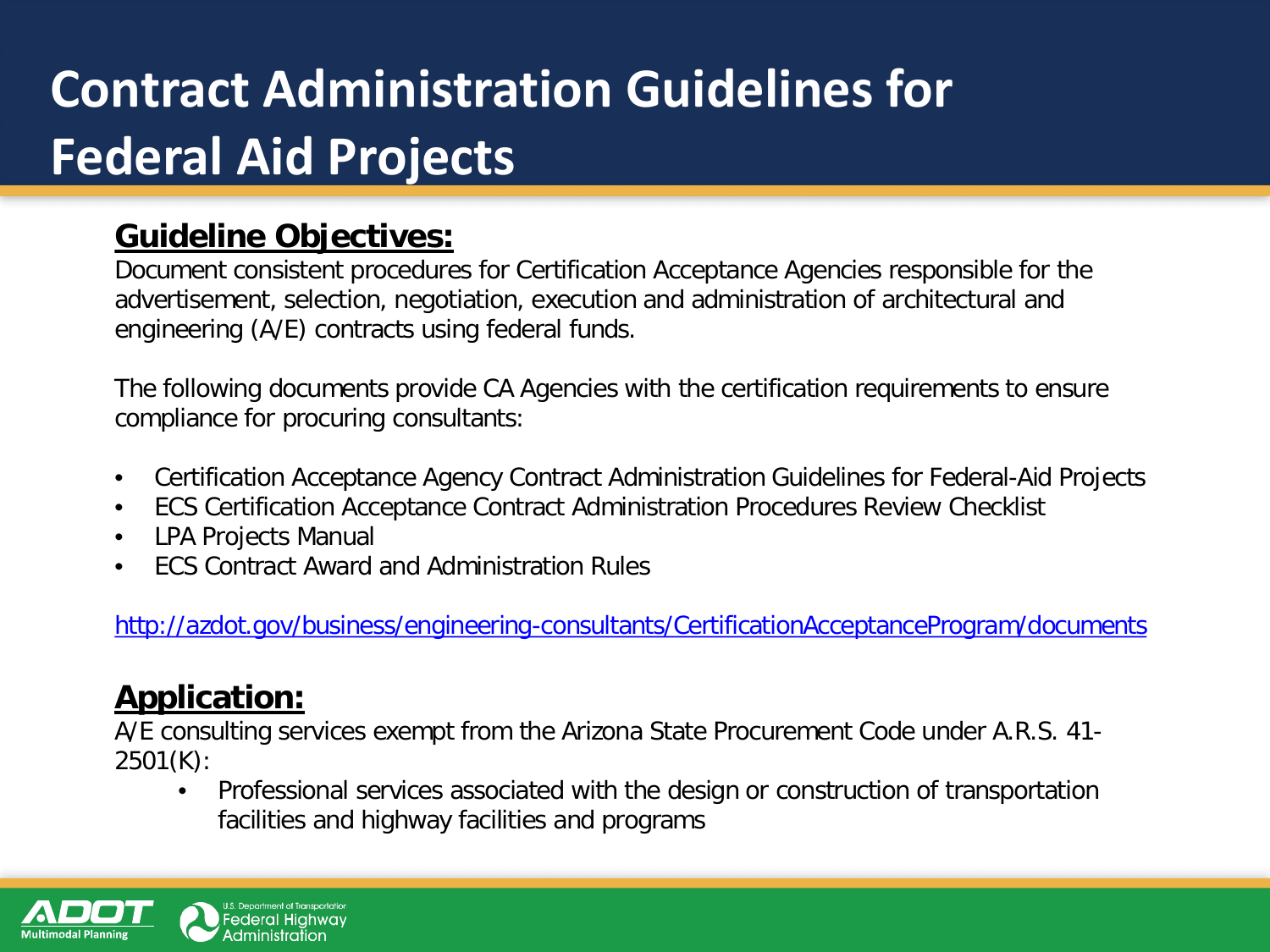# **Contract Administration Guidelines for Federal Aid Projects**

**Certification Agencies Must Demonstrate that they have consultant procurement procedures in place that follow:**

- All Required Federal and State Regulations
- All Required Advertisement and Selection Procedures
- All Required Contract Negotiation Procedures
- All Required Contract Administration Procedures
- All Required Contract Provisions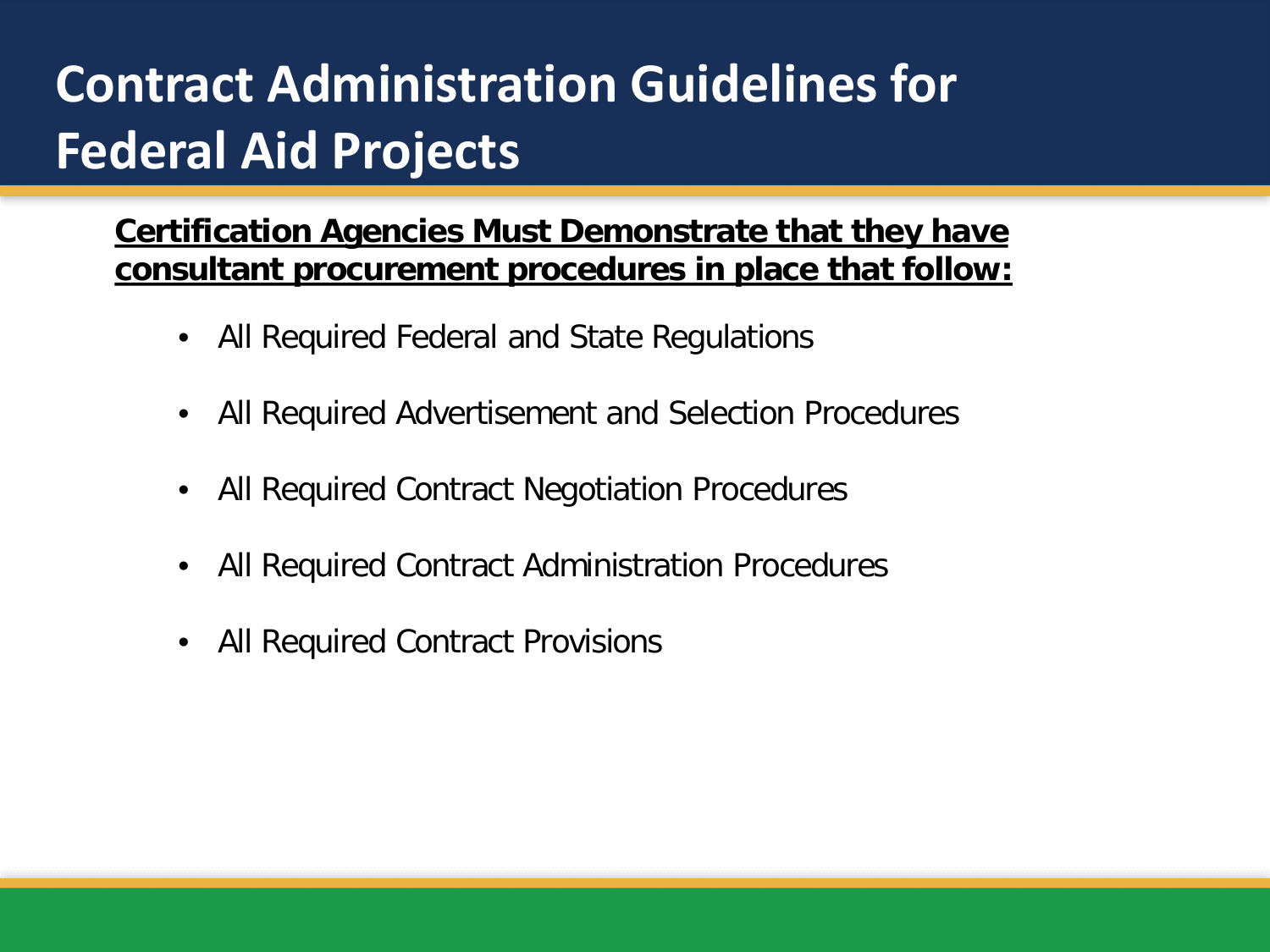## **ADOT Contract Administration Oversight**

### **ADOT Engineering Consultants Section's Role:**

• ECS works with the ADOT's Local Public Agency Section to ensure Certification Acceptance Agency's contract administration procedures are in compliance with State and Federal Regulations

#### **ECS contact information**

**Address**: 205 S. 17th Ave, Phoenix, AZ 85007 **Phone** (602) 712-7525

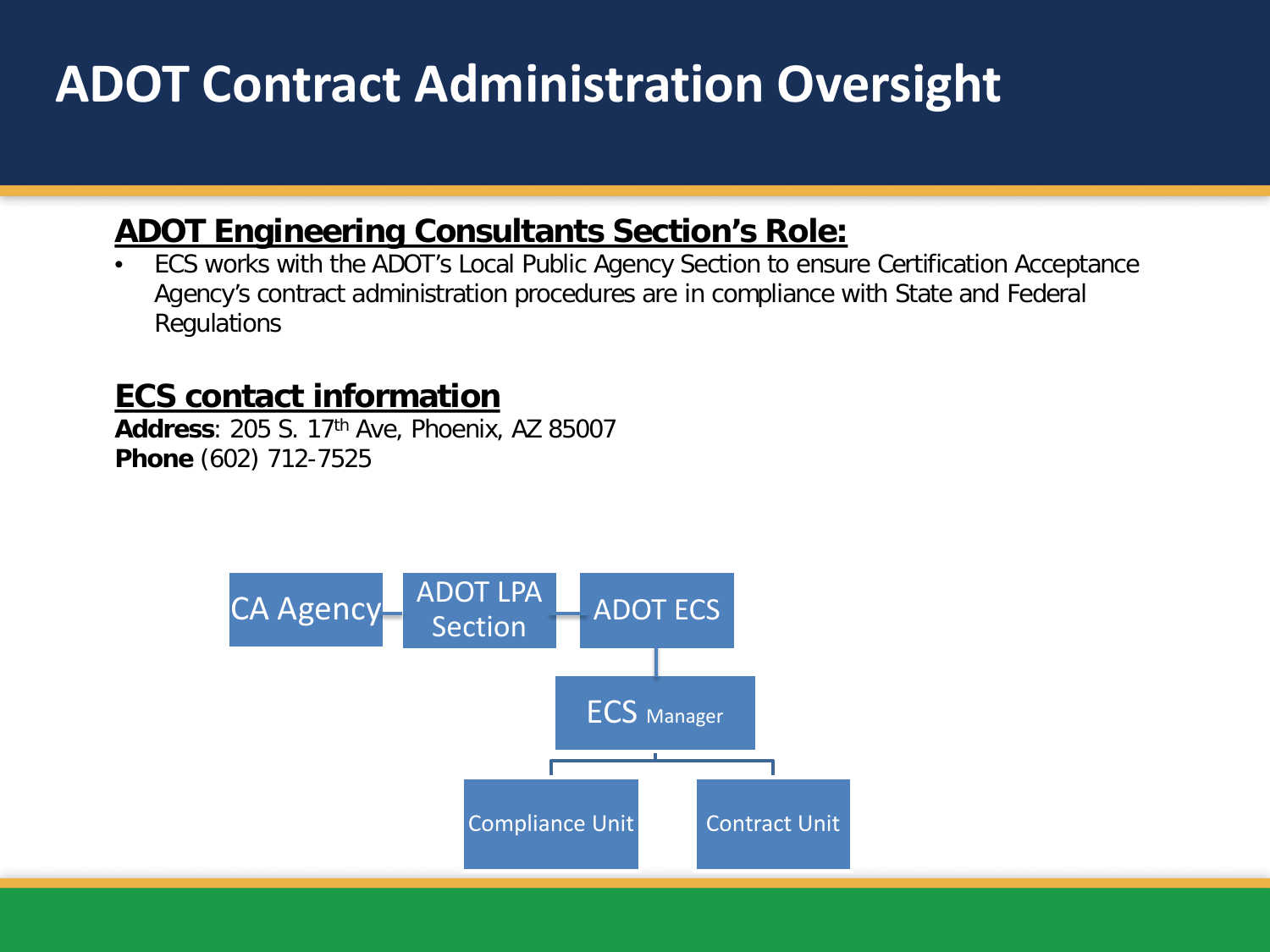## **Federal, State and Other Regulations**

### Key Federal, State and other regulations associated with contract administration:

### **Brooks Act** – Public Law 92-582 (40 USC 1101):

- Selection of firms and individuals to perform architectural, engineering and related services based on demonstrated competence and qualifications for the type of professional services required.
- The agency shall negotiate a contract with the highest qualified firm at compensation which the agency head determines is **fair and reasonable**.
- Cost/Value are not a factor in a selection
- Location of a Firm/Team is not a factor in a decision (no location preference is allowed).

### **49 CFR Part 26**

• Regulations for participation by Disadvantaged Business Enterprises in federal DOT financial assistance programs. This also includes all required reporting and documentation requirements.

### **USC – United States Code**

- Basis for accepted accounting principles and regulations, as well as contract administration rules.
	- 23 USDC 112(b)(2) Letting of Contracts for Engineering and Design Services Negotiations

### **FAR – Federal Acquisition Regulations**

### **CFR – Code of Federal Regulations**

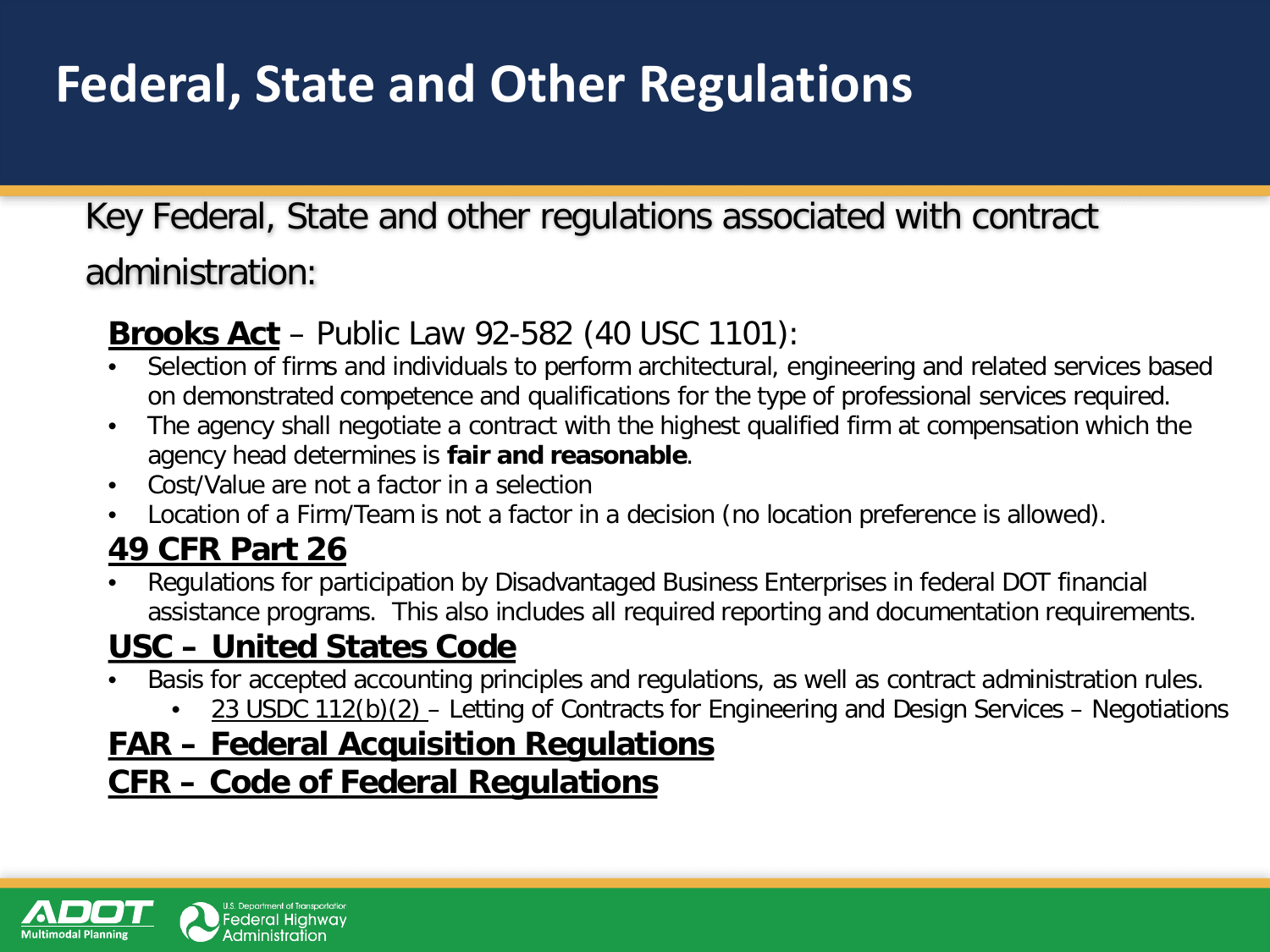## **Federal, State and Other Requirements**

### **ECS Contract Award and Administration Procedures**

• Rules and Procedures that govern ADOT's Engineering Consultants Section's award and administration of professional services contracts.

### **Certification Acceptance Agency Contract Administration Guidelines for Federal Aid Projects**

• Guidelines for Certification Acceptance Agencies to administer professional services contracts using Federal Aid funds.

### **ADOT Local Public Agency Projects Manual**

• Rules and Procedures that govern LPA's administration of federally funded projects

### **AASHTO Uniform Audit and Accounting Guide**

• Provides specifics and best practices for applicability of FAR.

### **Additional Accounting/Audit Standards/Guides:**

- Generally Accepted Accounting Principals (GAAP)
- Cost Accounting Standards
- Generally Accepted Government Auditing Standards

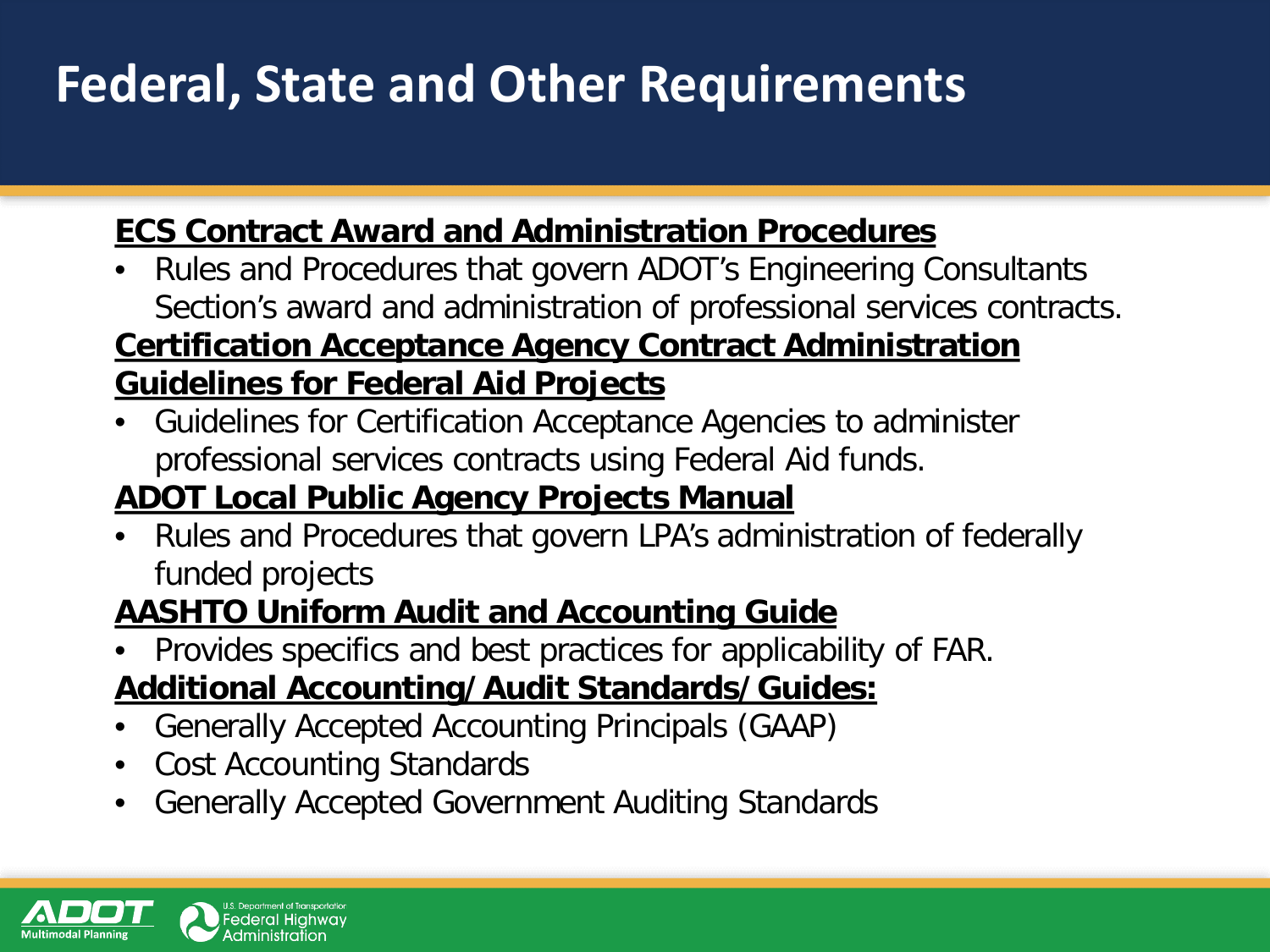## **Federal, State and Other Requirements**

#### **Arizona Revised Statutes**

- ARS 41-2501 (K) Exemption to Procurement Code
- ARS 34-201(A) Public Notice of Intention
- ARS 39-201 Newspaper Defined
- ARS 39-203 Number of Publications
- ARS 39-204 Publication of Notice: Time, Place
- ARS 41-2653 Exempted services
- ARS 28-501 through 28-511 Standard of Conduct and Conflict of Interest
- ARS 41-753 Unlawful Acts
- ARS 41-2503 APC Definitions
- ARS 39-121 Inspection of Public Records
- ARS 28-411 Prompt Pay Legislation
- ARS 35-214 Inspection and Audit of Contract Provisions
- ARS 41-4401 Government Procurement, E-Verify
- ARS 23-214(A) Verification of Employement Eligibility
- ARS 38-503 Conflicts of Interest, Exemptions and Employee Prohibition
- ARS 38-504 Prohibited Acts
- ARS 41-2616 Violation; Classification; Liability; Civil Penalty; Enforcement Authority
- ARS 41-2517 Procurement Officers and Procurement Employees
- ARS 41-2534 Competitive Sealed Bids
- ARS 41-2537 Emergency Procurements
- ARS 41-2538 Competitive Selection Procedures for Certain Professional Services
- ARS 41-2578 Procurement of Specified Professional and Construction Services
- ARS 41-741 Definitions
- ARS 44-1401 Uniform State Anti-Trust Act
- ARS 32-121 to 32-131 Registration and Certification

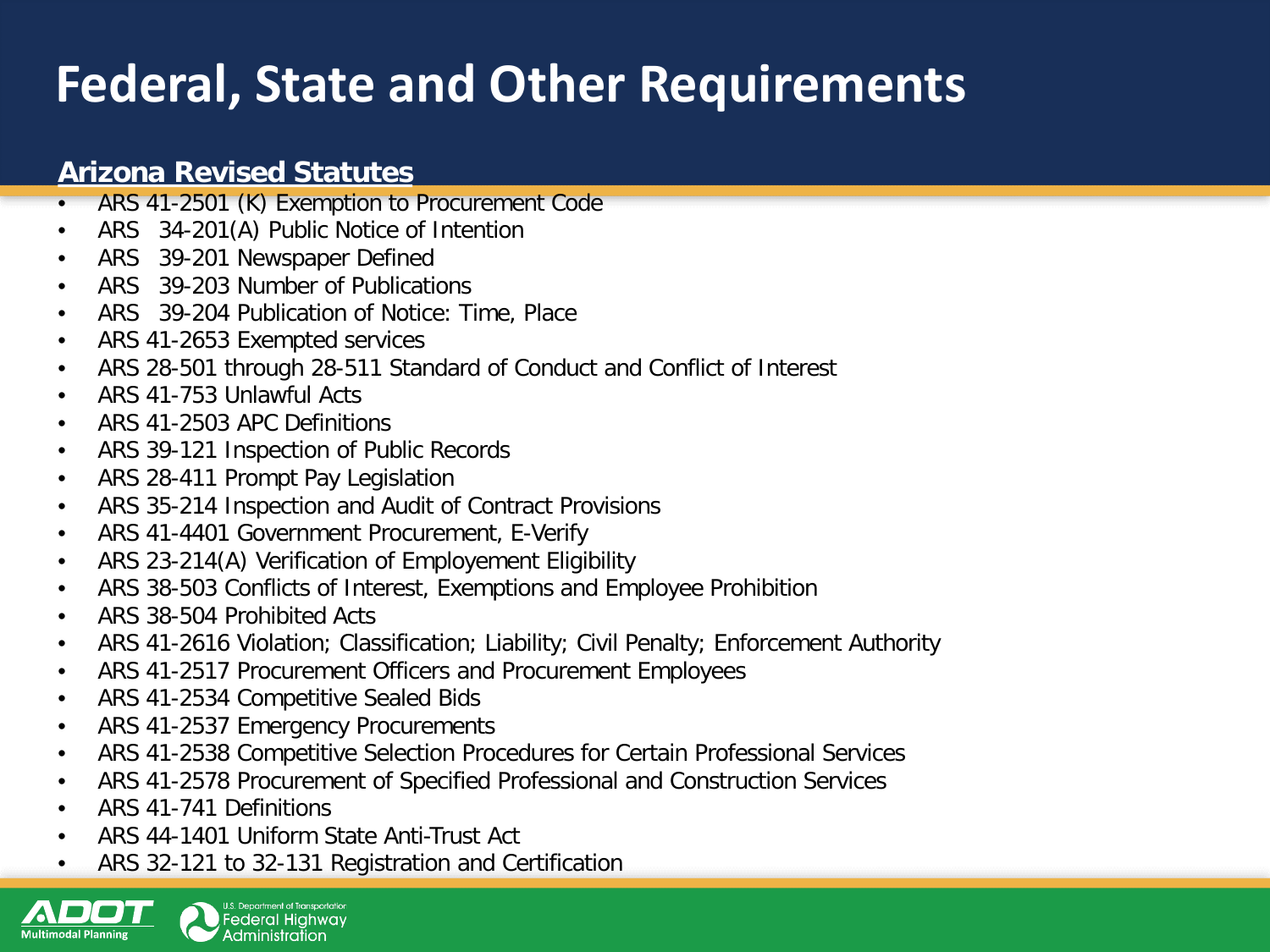# **Federal, State and Other Requirements Cont'd**

#### **Other Applicable Codes and Regulations**

- Public Law 112-141 Map 21 Moving Ahead for Progress in the 21st Century
- 23 CFR Part 172 Administration of Engineering and Design Related Service Contracts
- 48 CFR Chapter 12 FAR (DOT)
- 49 CFR Part 18 Uniform Admin Req's for Grants and Cooperative Agreements to State and Local Gov'ts
- 49 CFR Part 26 DBE
- 49 CFR Part 26.7 Small Business Concern
- 23 CFR 635.112(f) Advertising for Bids and proposals
- Title 2 CFR Part 180 OMB Guidelines on Gov't Debarment and Suspension (Nonprocurement)
- USDOT Order 4200-5E Suspension and Debarment Procedures
- Title 31 USC 1352 Limitation on Use of Appropriated Funds to Influence Federal Contracting
- 23 USC 112(b)(2)(b-c) Letting of Contracts
- 23 CFR 172.5 (a)(c) Contract Compensation Types
- 23 CFR 172.9 Federal-Aid Funded Contracts
- 5 USC §552 Examination of Records (FOIA)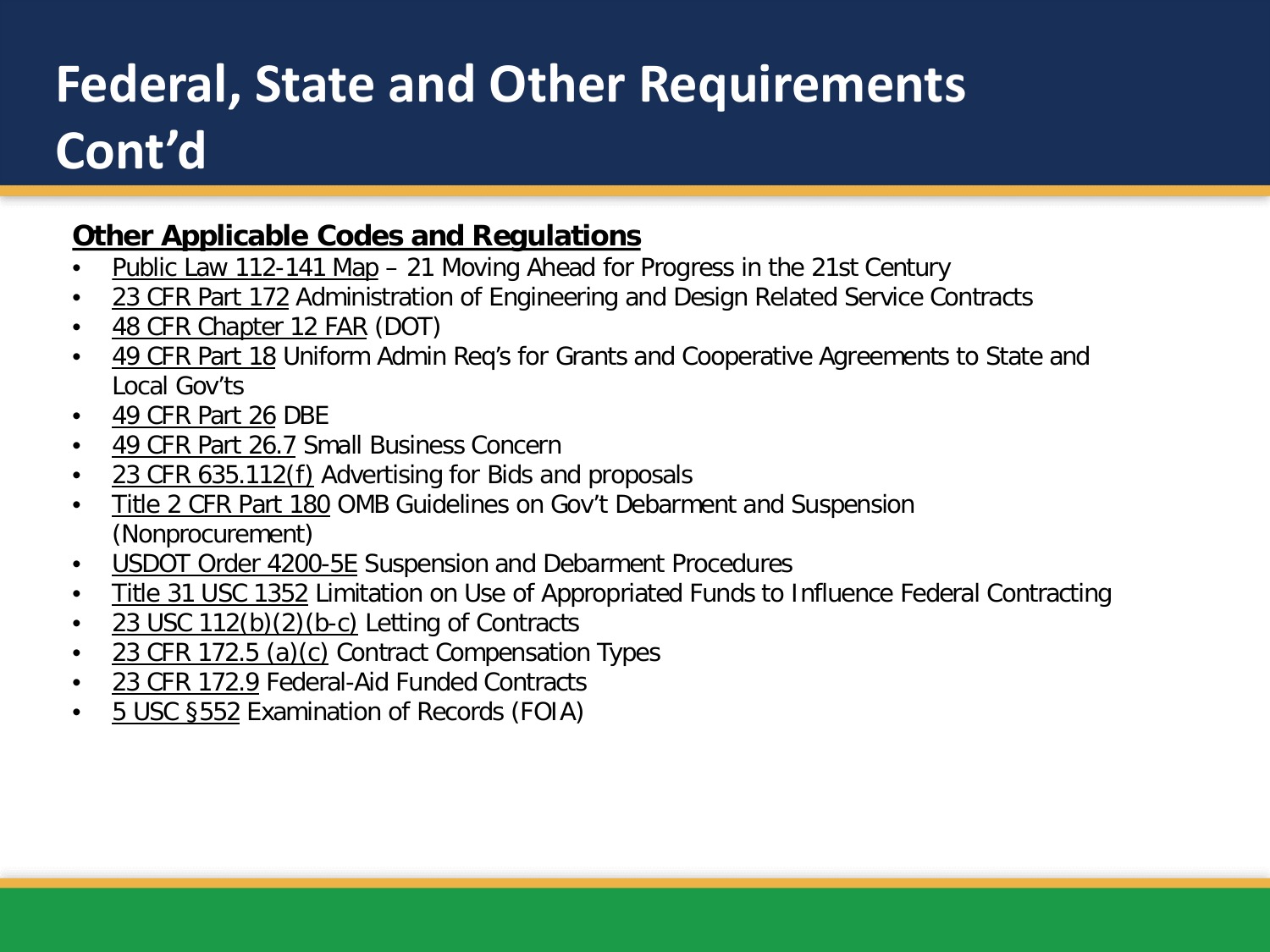# **Federal, State and Other Requirements Cont'd**

- 23 CFR 172.5 (a)(3) Non-Competitive Negotiations
- 40 USC 1101 QBS Defined
- 40 USC 1104(a) Negotiation of Contract
- 48 CFR 31 Contract Cost Principles and Procedures
- 48 CFR Subpart 9.4 Federal Debarment, Suspension and Ineligibility
- 48 CFR Subpart 3.8 Same as Title 31 USC 1352
- 49 CFR Part 21 Nondiscrimination in Federally Assisted Programs
- 41 CFR Part 60 Contract Compliance Programs, EEO
- 23 CFR 230.311 State Responsibilities
- Section 306 of the Clean Air Act Federal Procurement
- Immigration Reform and Control Act of 1986
- Executive Order 11246 & 11375 EEO
- Executive Order 09-04 Nondiscrimination
- 8 CFR Federal Immigration

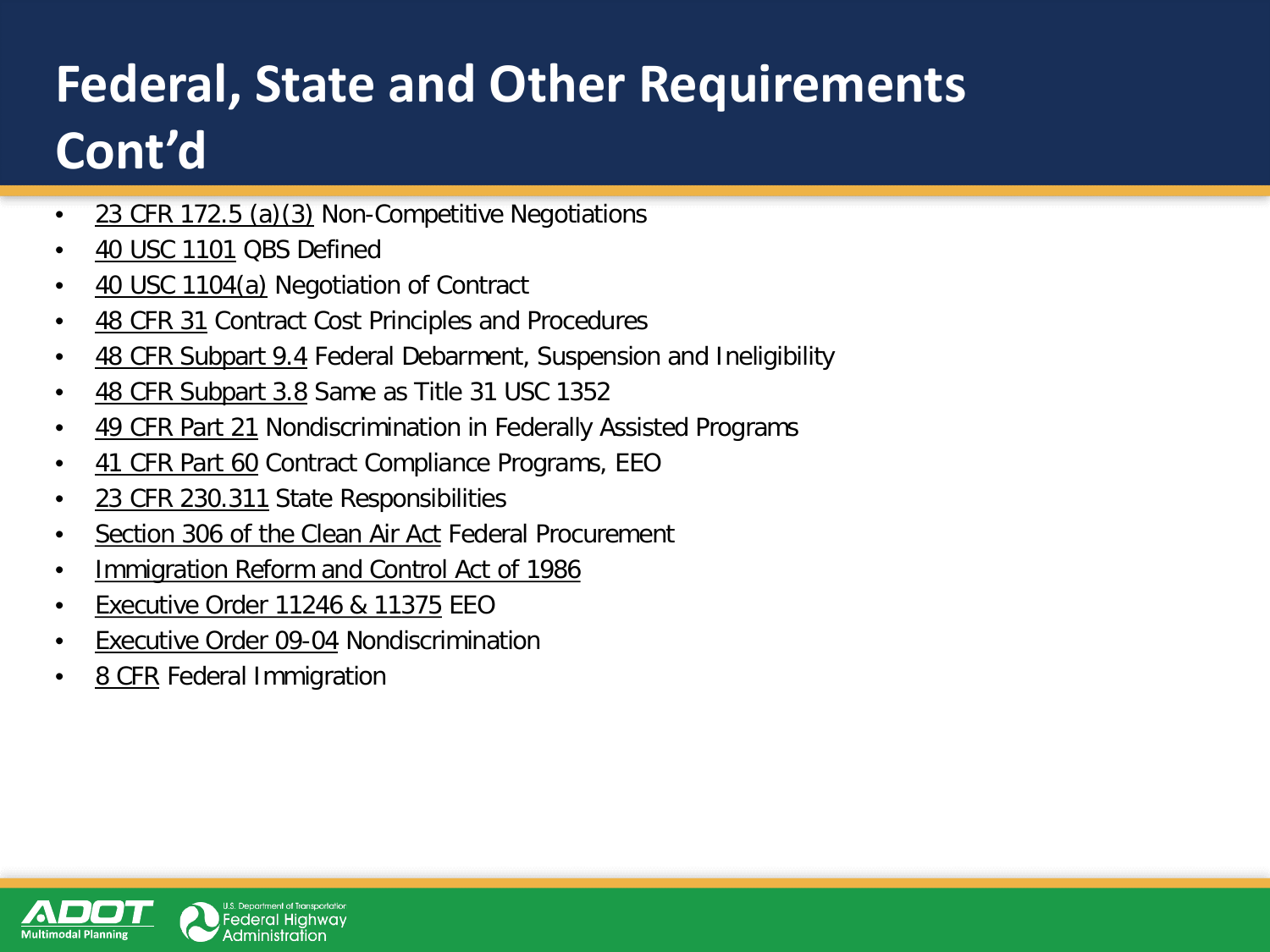### **Contract Administration**



For a Local Public Agency to become a Certified Acceptance Agency, they must demonstrate that their Contract Initiation and Administration Processes are in conformance with all required Federal and State regulations.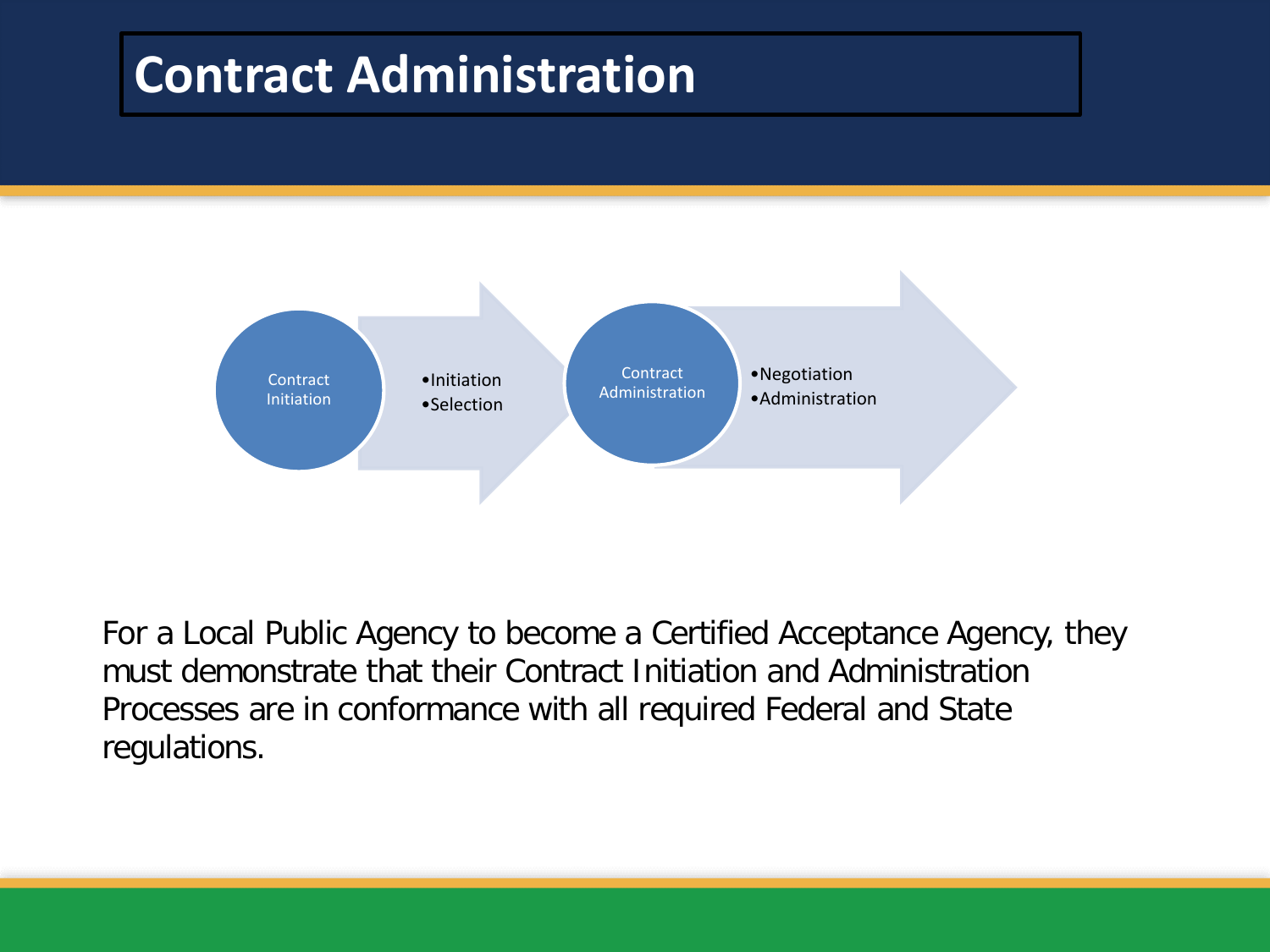## **Contract Initiation**

### **Requirements for Project and Contract Advertisement**

Objective: Fair and Consistent Procurement of Professional Services Contracts

Key Elements:

- 1. Document Request for Qualifications Instructions
- 2. Documented Qualifications Based Selection
- 3. Federal Authorization of Project and Funds
- 4. Established DBE Goal

#### Requirements:

- 1. Federal Authorization of Project and Funds
- 2. Documentation of Method of Procurement and Number of Awards
- 3. Advertisement Procedures
- 4. DBE Goal Assessment
- 5. RFQ Documentation Requirements
	- FHWA Authorization, Contract Number and Project Name
	- Public Advertisement Notice
	- SOQ Instructions & Submittal Requirements
	- Scope of Work
	- Evaluation Criteria and Possible Award Points
	- Right to Reject Notice Provisions
- Prequalification Requirement
- SOQ Proposers List Requirement (UTRACS)
- Licensure Requirements
- Contract & Insurance Provisions
- Accounting & Audit Provisions
- DBE Goal Documentation
- Sample Contract
- Communication and Debrief Instructions

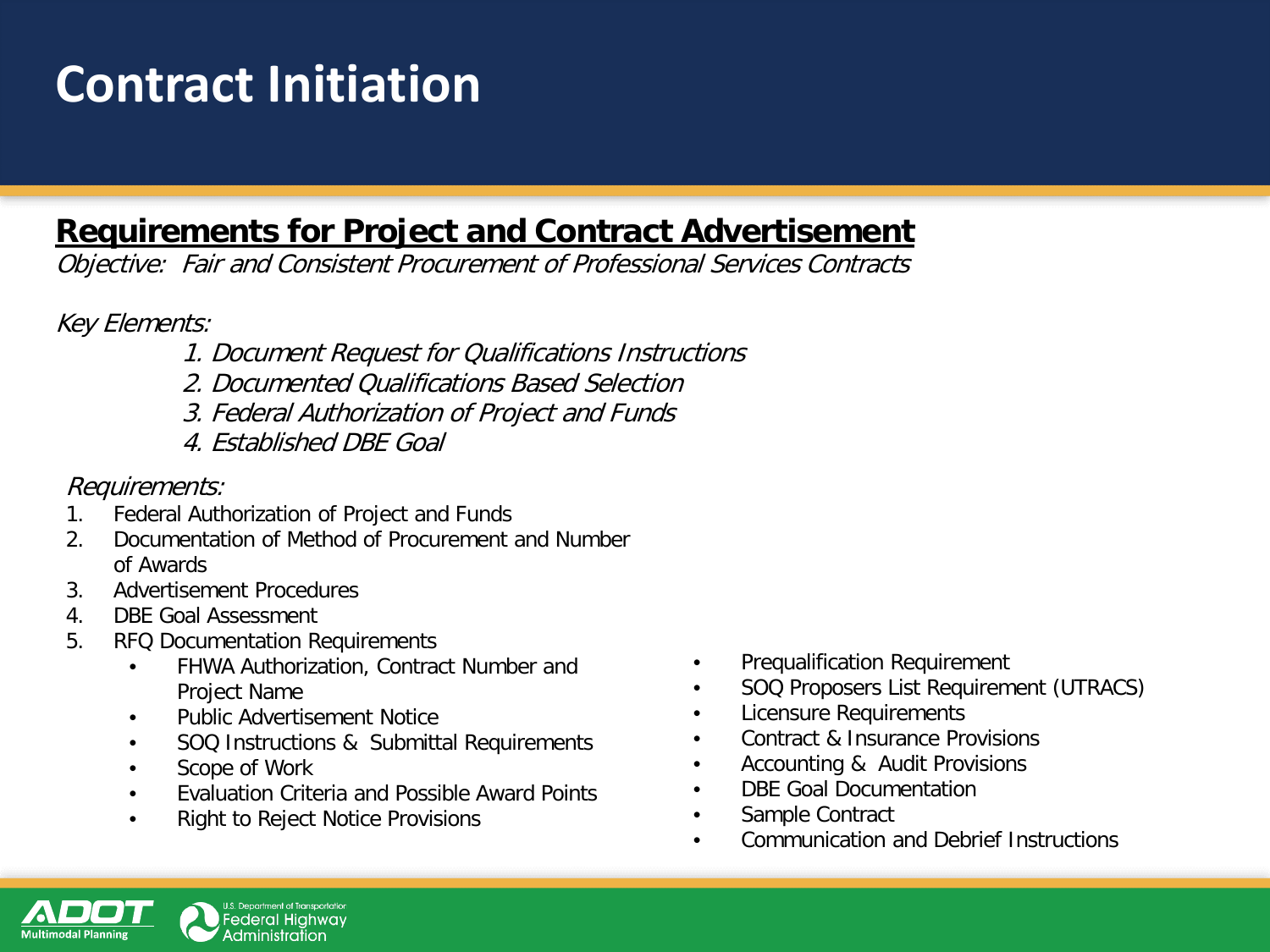## **Contract Initiation**

### **Requirements for Consultant Selection Procedures**

Objective: Fair and Consistent Selection of Professional Services Contracts

Key Elements:

1. Documented Qualifications Based Selection Process & Criteria

3. Conflict of Interest & Panel Disclosure Documentation

#### Requirements

- 1. Communication and Documentation Procedures
- 2. Procedures for "Non-Responsive" or "Rejected" SOQ's
- 3. Conflict of Interest Procedures
- 4. Selection Process
- 5. Evaluation Criteria and Scores
- 6. Interview Procedures
- 7. Selection Notification Procedures
- 8. Selection Protest Procedures
- 9. Debriefing Procedures
- 10. Agency's and Consultant's Rights
- 11. Documented Records of Selection Process

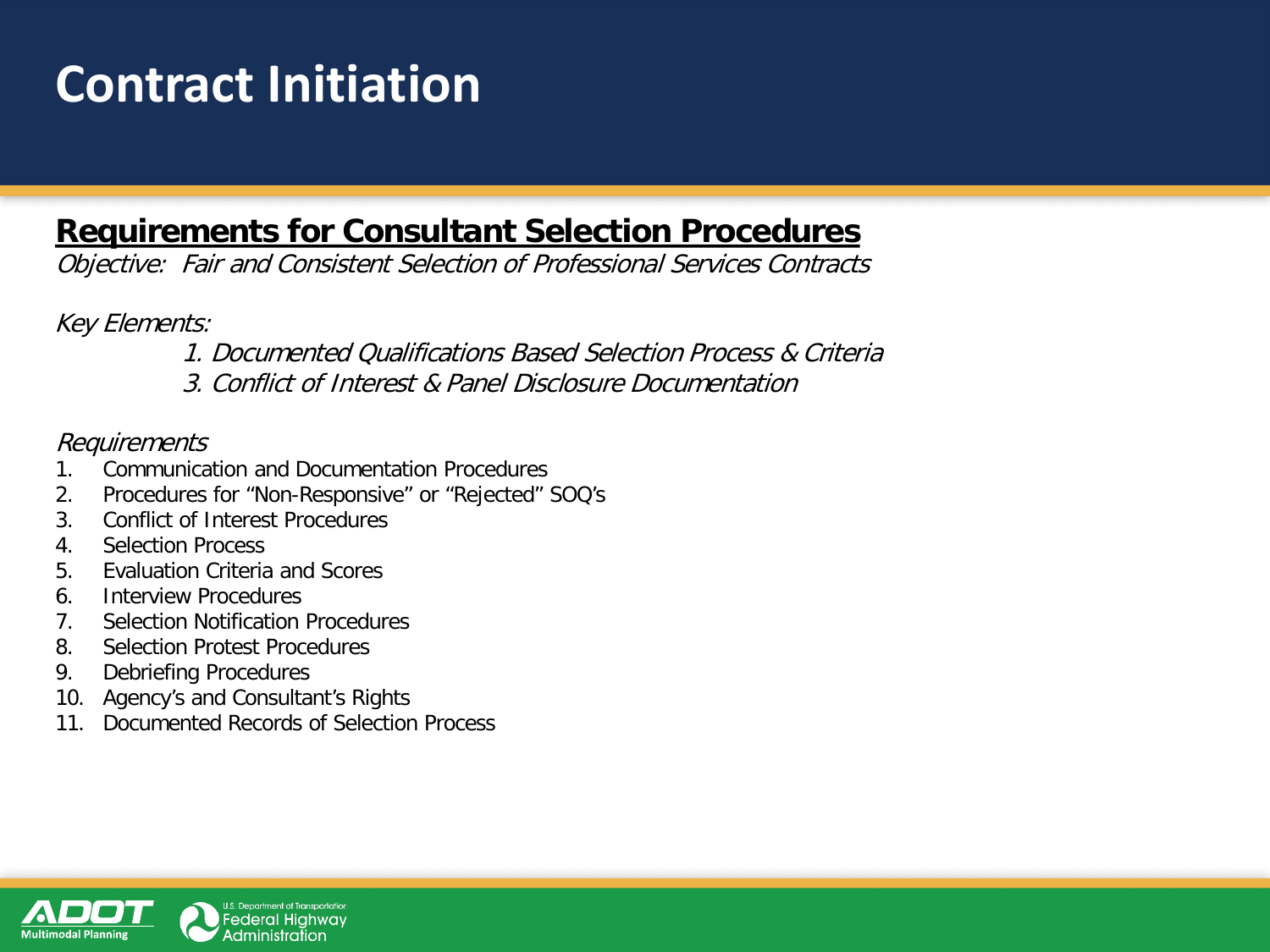## **Contract Administration**

### **Requirements for Contract Negotiation Procedures**

Objective: Fair and Consistent Contract Negotiation Process

Key Elements:

- 1. Documented Qualifications Based Selection Process
- 2. Federal Authorization of Project and Funds
- 3. Established DBE Goal

Requirements:

- 1. Pre-Negotiation Procedures
- 2. Establishment of Project Budget
- 3. Cost Accounting and Audit Procedures
- 4. Cost Proposal Negotiation Procedures
- 5. Insurance and Indemnification Requirements
- 6. Notice to Proceed
- 7. Documented Records of Negotiations

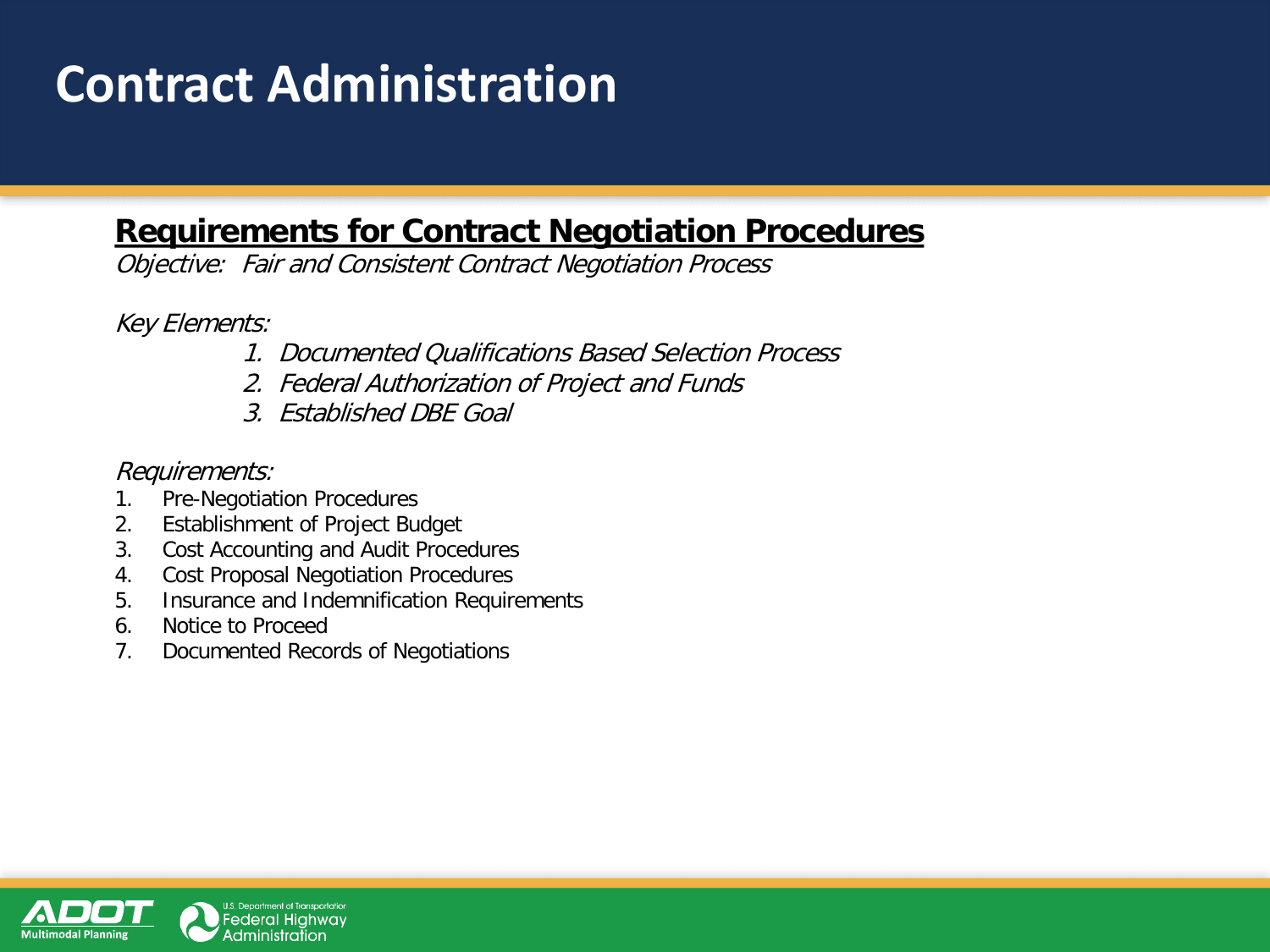## **Contract Administration**

### **Required Contract Administration Procedures**

Objective: Fair, Consistent, and Transparent Contract Administration Process

Key Elements:

- 1. Documented Procedures for Contract Administration (Modification, Payment Reports, etc.)
- 2. Federal Authorization of Project and Funds
- 3. Documented Reporting Procedures

#### Requirements:

- 1. DBE Reporting for Progress Payment Reports
- 2. Prompt Pay Procedures
- 3. Procedures for Contract Modifications
- 4. On-Call Contract Task Order Assignment Procedures.
- 5. Errors & Omissions Procedures
- 6. Contract Completion
- 7. Payment and Records Retention Policies

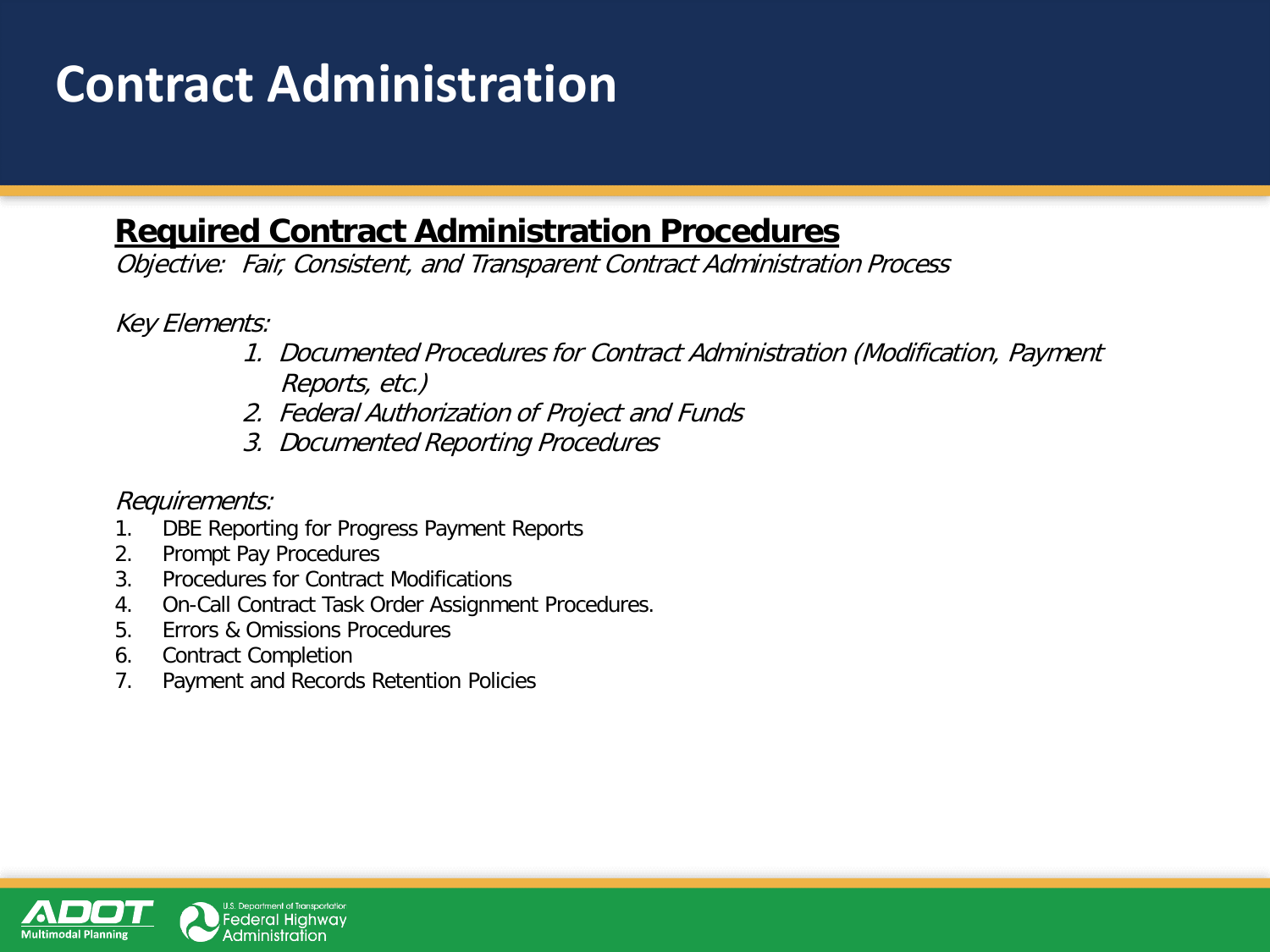## **Typical Contract Provisions**

### **Typical Contract Provisions**

- 1. General compliance with laws and Governing Law (**State** & **Federal Req**)
	- 2. Monthly Payment Reports, work progress and work-hour reports (ECS Rules, Section 4.03; CA Guidelines, Section 4.03)
- 3. Late Submittal of Payment Reports (ECS Rules, Section 4.04)
- 4. Prompt Pay Law (**State Req**; A.R.S. 28-411; CA Guidelines, Section 4.05 )
	- 5. Contract Modifications (CA Guidelines, Section 4.06)
- 6. Contract Time Extensions (**Federal Req**; 23 CFR 172.9; CA Guidelines, Section 4.13)
	- 7. Dispute Escalation (CA Guidelines, Section 1.17)
	- 8. Force Majeure and Electronic Plan Documentation
- 9. Errors and Omissions (**Federal Req**; 23 CFR 172.7; CA Guidelines, Section 4.16)
- 10. Consultant and Subconsultant Endorsement of Plans (**State Req;** AZ Administrative Code R4-30-304)
	- 11. Arbitration and Litigation
	- 12. Suspension of Work (CA Guidelines, Section 4.14)
	- 13. Project Delays, Posptonments and Extensions
- 14. Termination for Convenience or Default (**State Req**; ARS 38-511(A); CA Guidelines, Section 4.20)

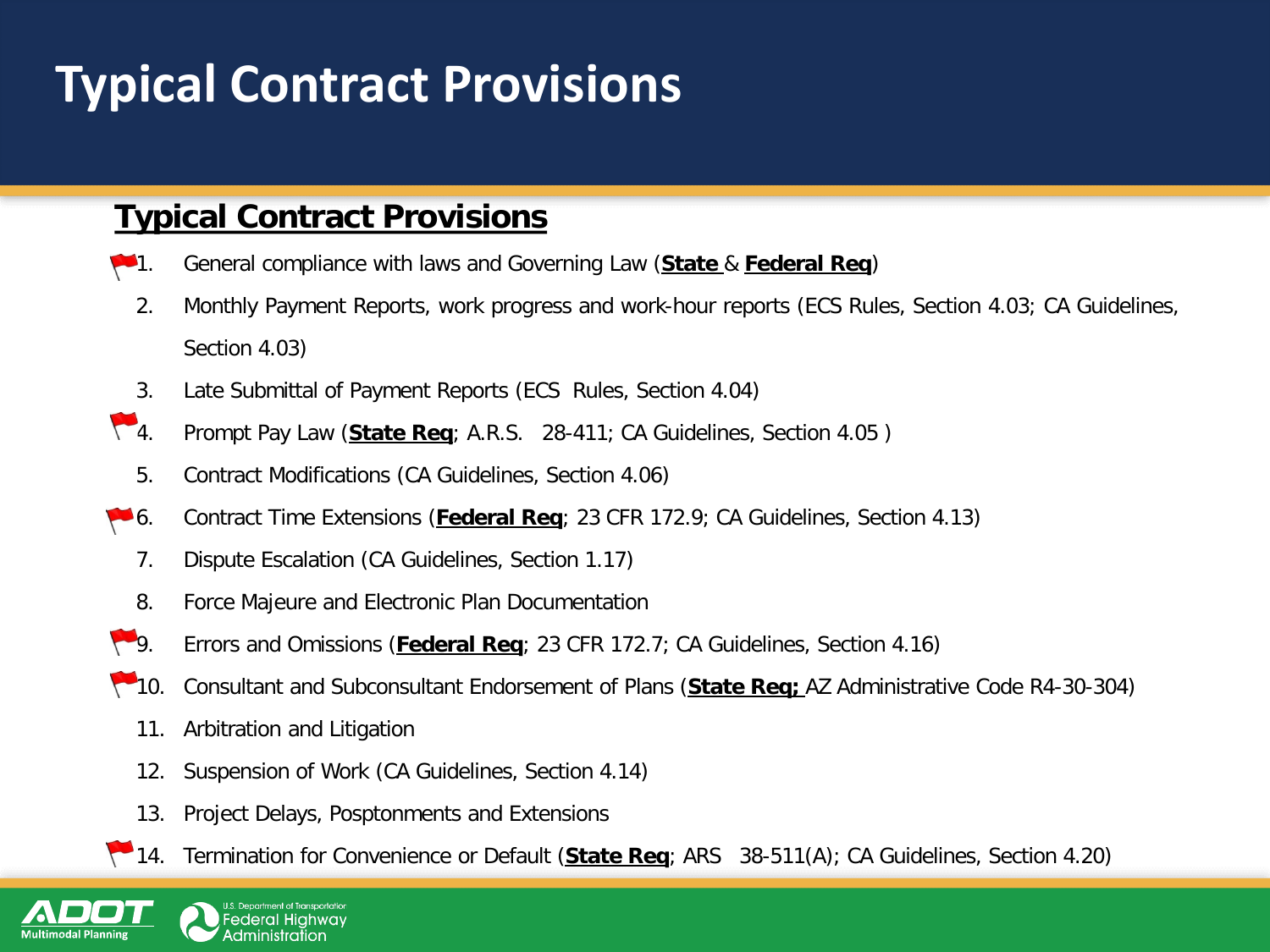## **Typical Contract Provisions Cont'd**

### **Typical Contract Provisions (continued)**

- 15. Cancellation of State Contract (**State Req**; A.R.S. 38-511)
	- 16. Insurance and Indemnification Requirements (CA Guidelines, Section 3.06)
	- 17. Permits for Work on ADOT ROW
- 18. Anti-Trust Violations (**State Req**; ARS 44-1401)
	- 19. Consultant's Responsibiility for Plans and Data
	- 20. Professional Conduct and Professional Registration
	- 21. Improper Exercise of Authority
- 22. Conflict of Interest (**State Req**; ARS 38-501 to 38-511; ARS 41-753 (D) & 41-2503)
	- 23. Organizational Employment Disclaimer
- 24. Federal Debarment and Suspension (**Federal Req**; 48 CFR Subpart 9.4; 2 CFR Part 180; CA Guidelines, Section 1.15)
	- 25. Contingent Fees
	- 26. Subletting, Assignments, and Transfers
- 27. Subcontracts (**Federal Req**)
- 28. Key Personnel (CA Guidelines, Section 4.10)

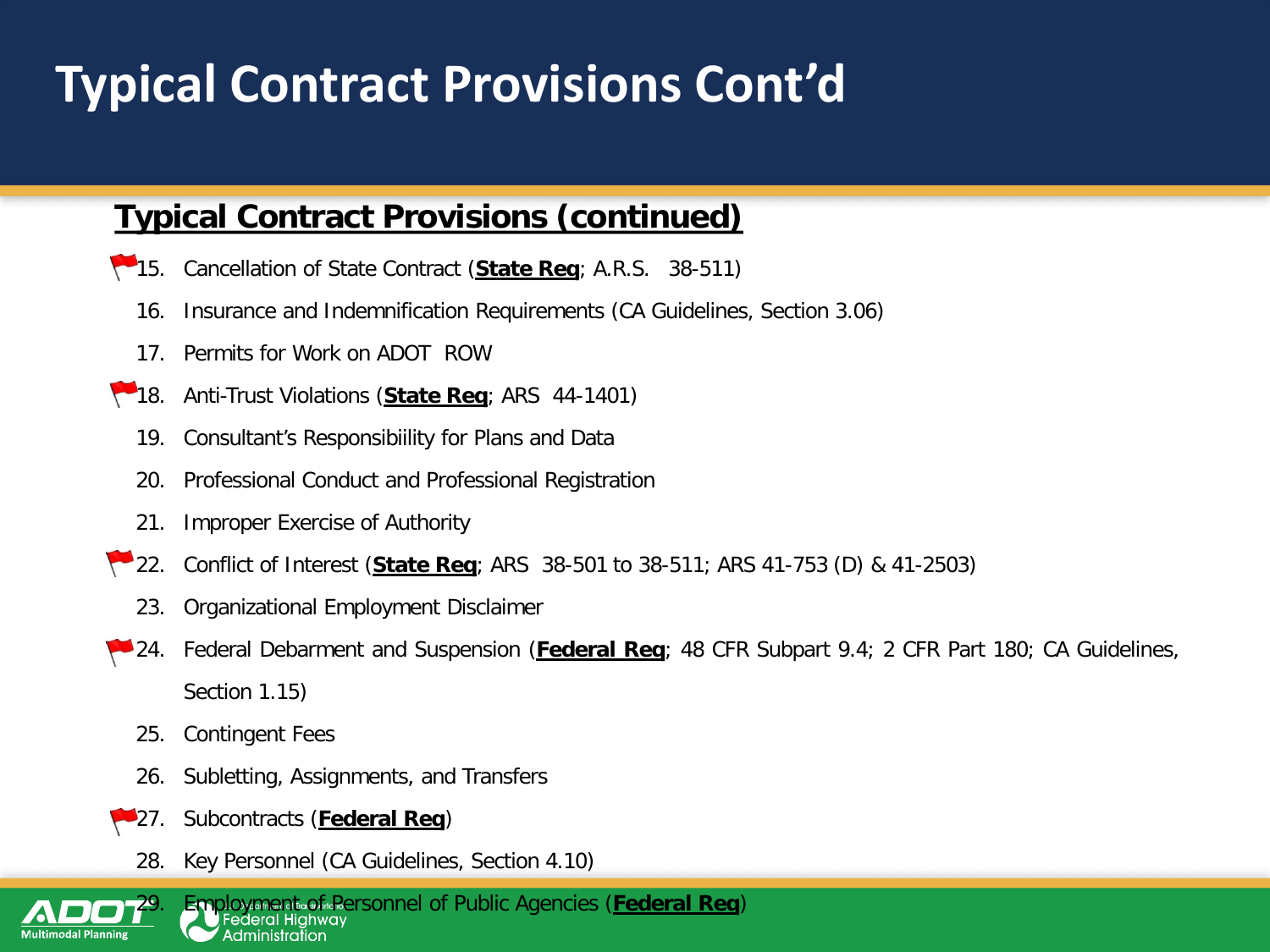## **Typical Contract Provisions Cont'd**

### **Typical Contract Provisions (continued)**

- 30. Successors and Assigns
- 31. Continuing Obligation
- 32. Name Change, Merger and Acquisition (CA Guidelines, Section 4.09)
- 33. Anti-Lobbying (**Federal Req;** 48 CFR Subpart 3.8; 31 USC 1352; CA Guidelines, Section 1.21, ECS Rules, Section 3.06)
	- 34. ADOT Products
- 35. Records Retention, Maintenance & Audit (**State Req**; ARS 35-214; CA Guidelines, Section 4.22)
- 36. Final Incurred Cost Audit (**Federal Req**; 23 CFR 172.7; CA Guidelines, Section 4.19)
- 37. Review and Inspections (**Federal Req**)
	- 38. Property or Equipment
- 39. Nondiscrimination (**Federal Req**; 49 CFR Parts 21 & 26, Executive order 09-04, 11246 & 11375; 41 CFR Part 60)
- 40. Affirmative Action (**Federal Req**; 23 CFR 230.311)
- 41. DBE Participation & Counting DBEs (**Federal Req**; 49 CFR Part 26; CA Guidelines, Section 1.18)
- 42. Environmental Protection (**Federal Req**; Section 306 of the Clean Air Act; Executive Order 11738)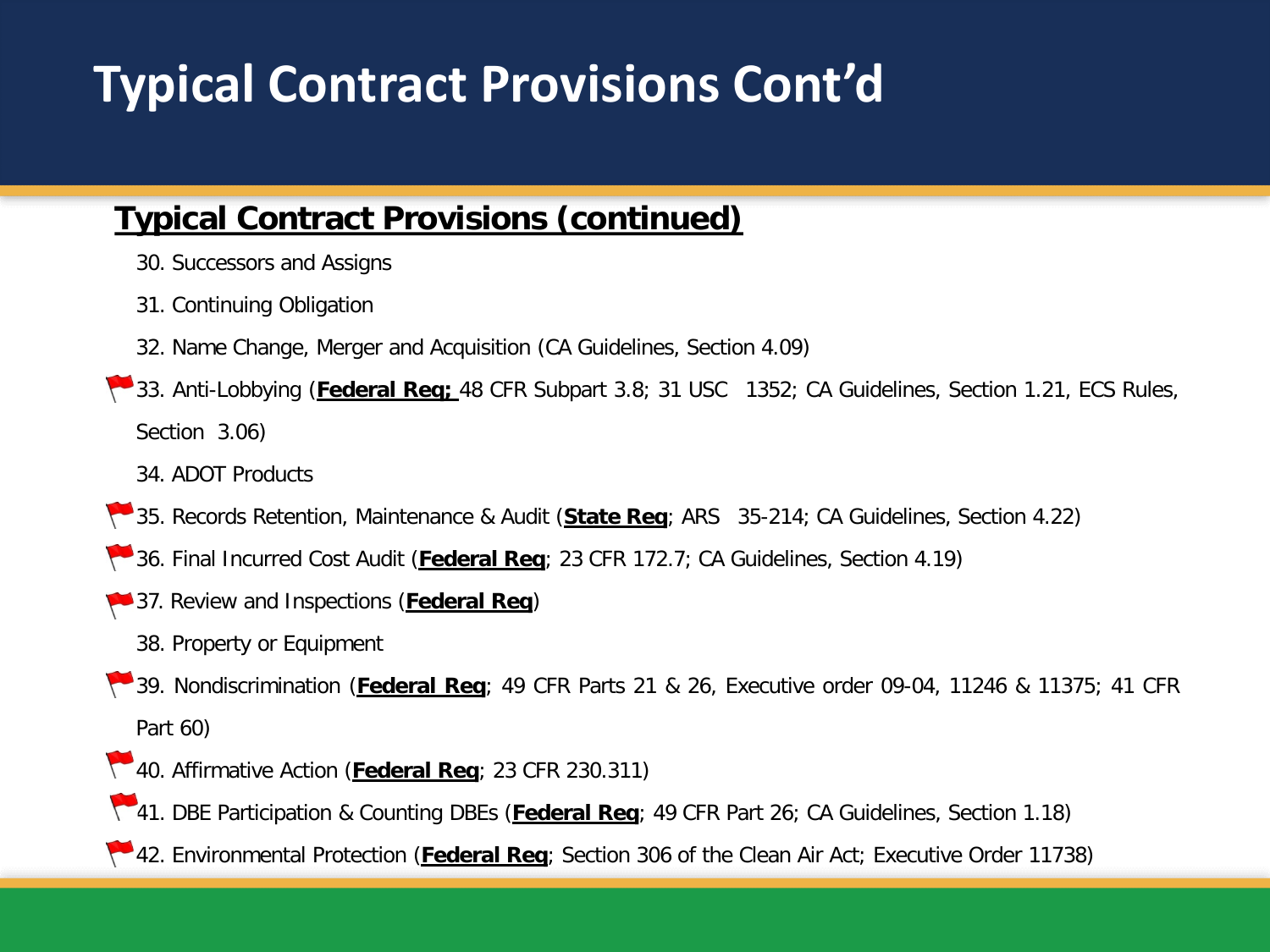## **Typical Contract Provisions Cont'd**

#### **Typical Contract Provisions (continued)**

- 43. Energy Conservation (**Federal Req**)
	- 44. Publicity and Endorsements
- 45. Ownership of Data (**Federal Req**; CA Guidelines, Section 4.21)
	- 46. Patents and Copyrights
- 47. Fraud and False Statements (**Federal Req**)
- 48. Federal Immigration and Nationality Act (**State & Federal Req**; 8 CFR; ARS 41-4401; ARS 23-214(A); CA Guidelines, Section 1.22)
	- 49. Pandemic Contractual Performance
- 50. Performance Evaluation (**Federal Req**; 23 CFR 172.9; CA Guidelines, Section 4.15)
	- 51. Contract Completion (CA Guidelines, Section 4.18)
	- 52. Breach of Contract (CA Guidelines, Section 4.17)

**\*\*\*Please refer to the following documents for the final requirements for Contract Administration and Contract Terms & Conditions:**

- **Certification Acceptance Agency Contract Administration Guidelines for Federal-Aid Projects**
- **ECS Certification Acceptance Contract Administration Procedures Review Checklist**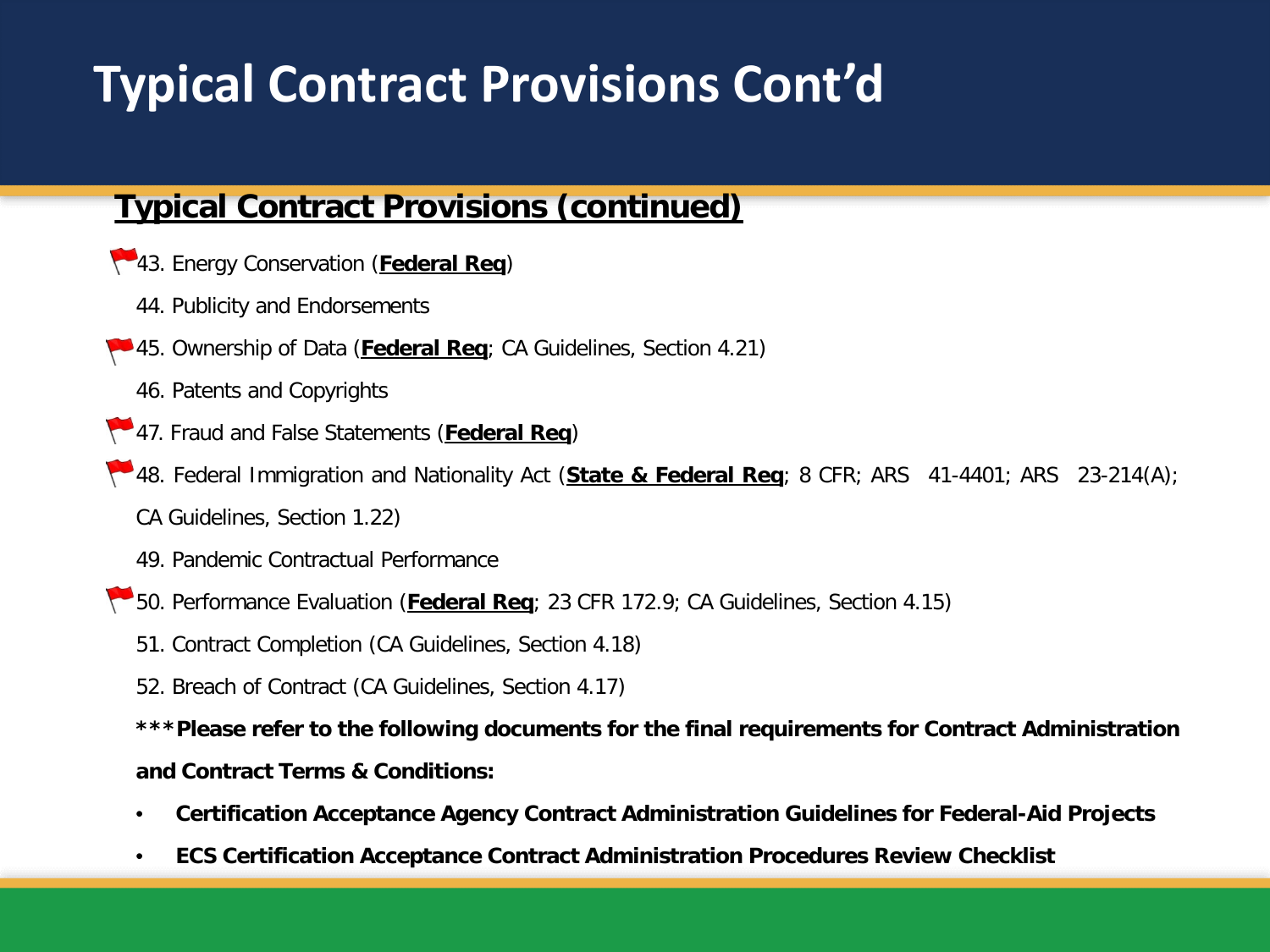# **Certification Acceptance Submittal Requirements**

### **Required Certification Acceptance Application Documents**

- 1. ECS Certification Acceptance Contract Administration Procedures Revew Checklist (Completed)
- 2. CA Agency Procurement Procedures
- 3. A/E Contracting Procedures
- 4. Sample A/E SOQ/RFQ Package
- 5. Sample Contract Boilerplate Document(s)